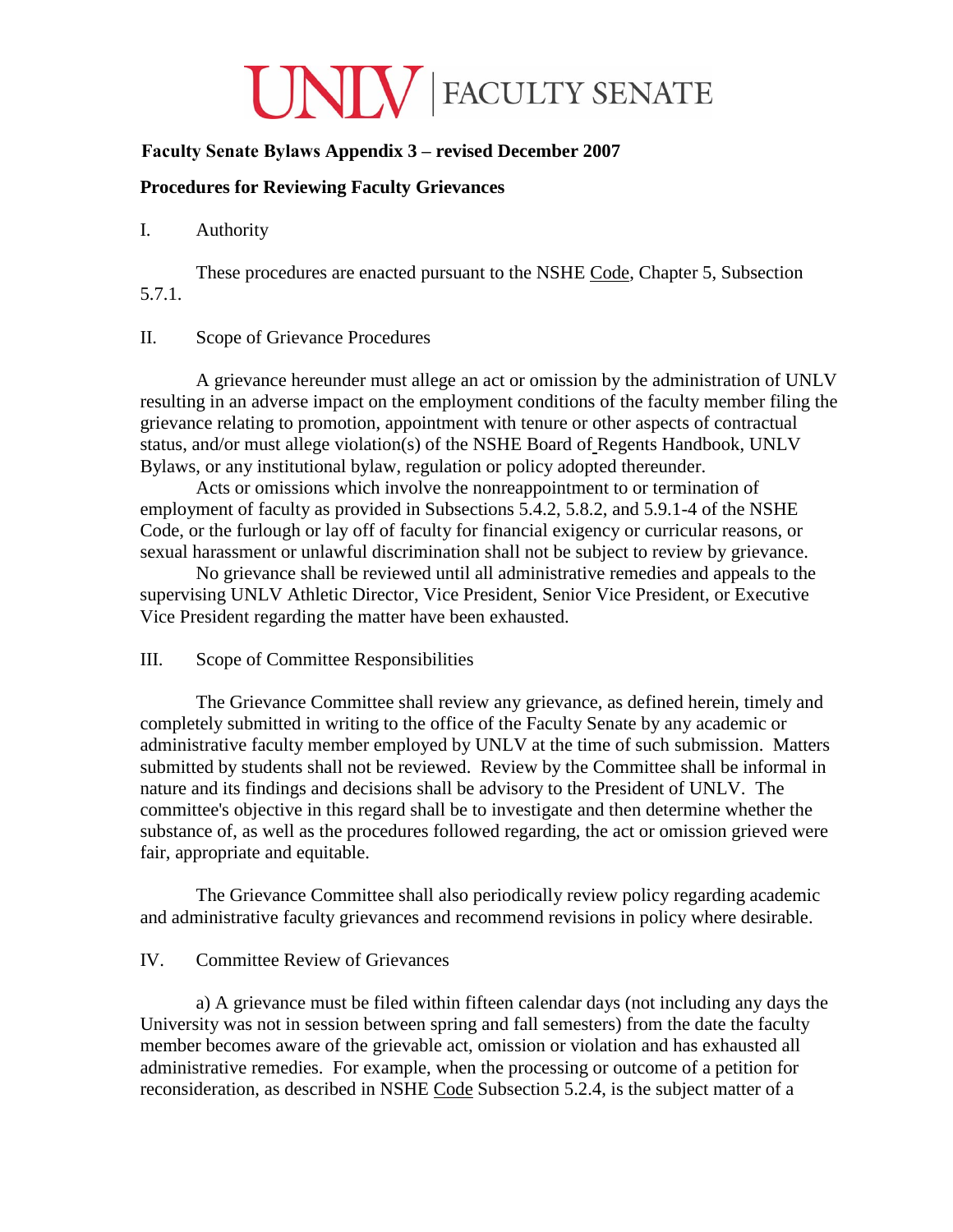grievance, such grievance may be filed only after formal notification of the decision to the faculty member by the President. In such case, the grievance shall be filed no more than fifteen calendar days after of receipt of such decision.

b) The person filing the grievance shall be known as the grievant, and the person who made the alleged decision or omission shall be known as the respondent. In the case of grievances related to tenure, promotion, merit, or other salary increase or contractual status, the respondent shall be the department chair, supervisor or dean or their designee, who rendered the initial, aggrieved decision or omission.

c) The burden rests with the grievant to prove that all allegations of fact are more likely than not true by submission of credible evidence.

d) The completed grievance petition and any response thereto, must be filed with all evidence in support thereof and in accordance with filing instructions issued from time to time by the Faculty Senate.

e) No grievance shall be considered properly filed unless it contains the following items, or a separate statement as to each explaining why such item has not been filed, on a fully completed grievance form, as shall be available from the Senate Office: (1) a statement of the decision or omission being grieved; (2) the identity, by name and university title, of the respondent; (3) the name and university title of the UNLV faculty member who will serve as the advocate for the grievant (hereinafter "advocate"), if the grievant so elects; and (5) all evidence, including any documents and sworn or unsworn witness statements, supporting the grievance.

f) Upon proper filing of a grievance, the Faculty Senate Office shall notify the respondent of the grievance by delivering a copy of the grievance form and all evidence submitted in person and/or by U.S. First Class Mail. The respondent shall have fifteen calendar days from hand delivery or eighteen calendar days from the date of mailing (not including any days the University was not in session between spring and fall semesters) to file a response with the Faculty Senate Office. Failure to timely respond shall be deemed consent by the respondent to the grievance, and the Hearing Committee shall recommend in favor of the grievant, noting that the recommendation was based on failure of the respondent to contest the grievance, and making no other findings or conclusions.

g) No amendments to the grievance or any response thereto, nor additional evidence by grievant or respondent, may be submitted without the written approval of Grievance Hearing Committee upon written notice of the proposed amendment or supplement to the file to the opposite party.

V. Membership and Role of the Grievance Committee and Grievance Hearing **Committees** 

a) Members of the Grievance Committee shall be selected from academic and administrative faculty.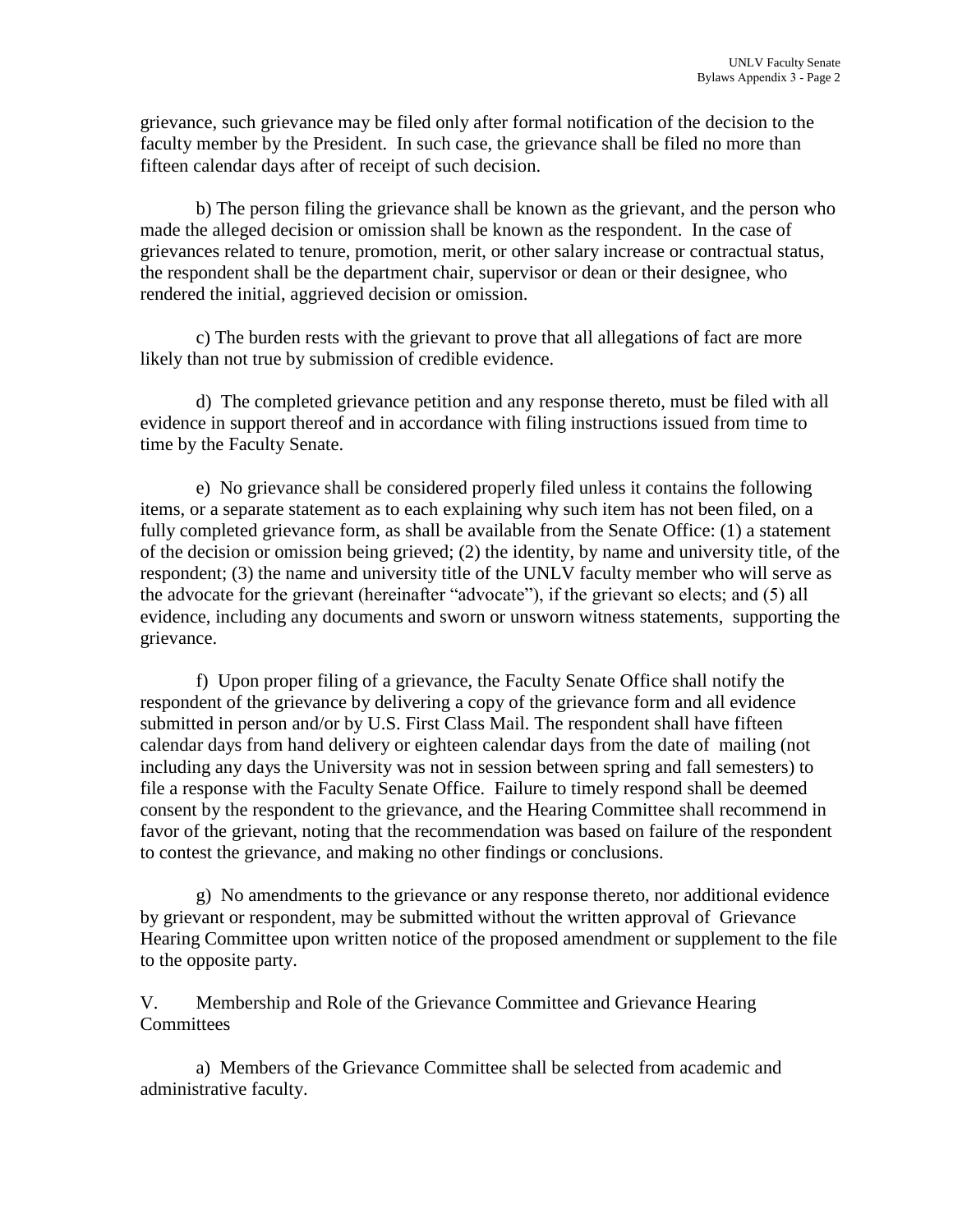b) Two representatives of the University administration and two alternates shall serve on the Grievance Committee for terms of one academic year each. Such representatives shall be designated by the University President. Additional alternate administrative representatives may be so designated in the event an administrative representative is unable to serve, or has served on more than four grievances in an academic year. Administrative representative(s) may not serve on grievances originating in a college in which they hold tenure, or originating in a unit over which they have supervisory responsibilities.

c) Grievance Hearing Committee members for any grievance from academic faculty must be tenured and must hold the rank of associate professor or professor.

d) Grievance Hearing Committee members for grievances from administrative faculty shall be selected from a pool of eighteen individuals elected by the Administrative Faculty Unit. Only administrative faculty may serve on grievances filed by such administrative faculty.

e) Each properly filed grievance shall be heard by an *ad hoc* Grievance Hearing Committee. Each such committee shall consist of: (1) four members, including a Grievance Hearing Committee Chair, all selected from the Grievance Committee by the Faculty Senate Executive Committee, with the concurrence of the Executive Vice President and Provost; and (2) a representative of the University administration selected from the Grievance Committee by the Executive Vice President and Provost with the concurrence of the Faculty Senate Executive Committee. The presence of a representative of the University administration shall not be required to constitute a numerical quorum of any Grievance Hearing Committee on which such representative serves.

f) No member of the Grievance Hearing Committee shall be employed in the same college or unit as the grievant or respondent and no member of a Grievance Hearing Committee may serve by proxy.

g) In the case of conflict of interest, Grievance Hearing Committee members shall recuse themselves, or may be recused by the either the Faculty Senate Executive Committee or the Executive Vice President and Provost, in either case with the concurrence of the other, and a replacement designated by the usual procedure from the members of the Grievance Committee.

h) No Grievance Committee member shall serve on a Grievance Hearing Committee involving a grievant or respondent previously involved in a grievance that such member has already reviewed as a member of a prior Grievance Hearing Committee.

i) Based on its review of the file, the Grievance Hearing Committee shall make an initial determination by majority vote of those present as to whether good cause appears for the grievance, and if so, whether a hearing is required for the Grievance Hearing Committee to make a recommendation regarding the merits of the grievance.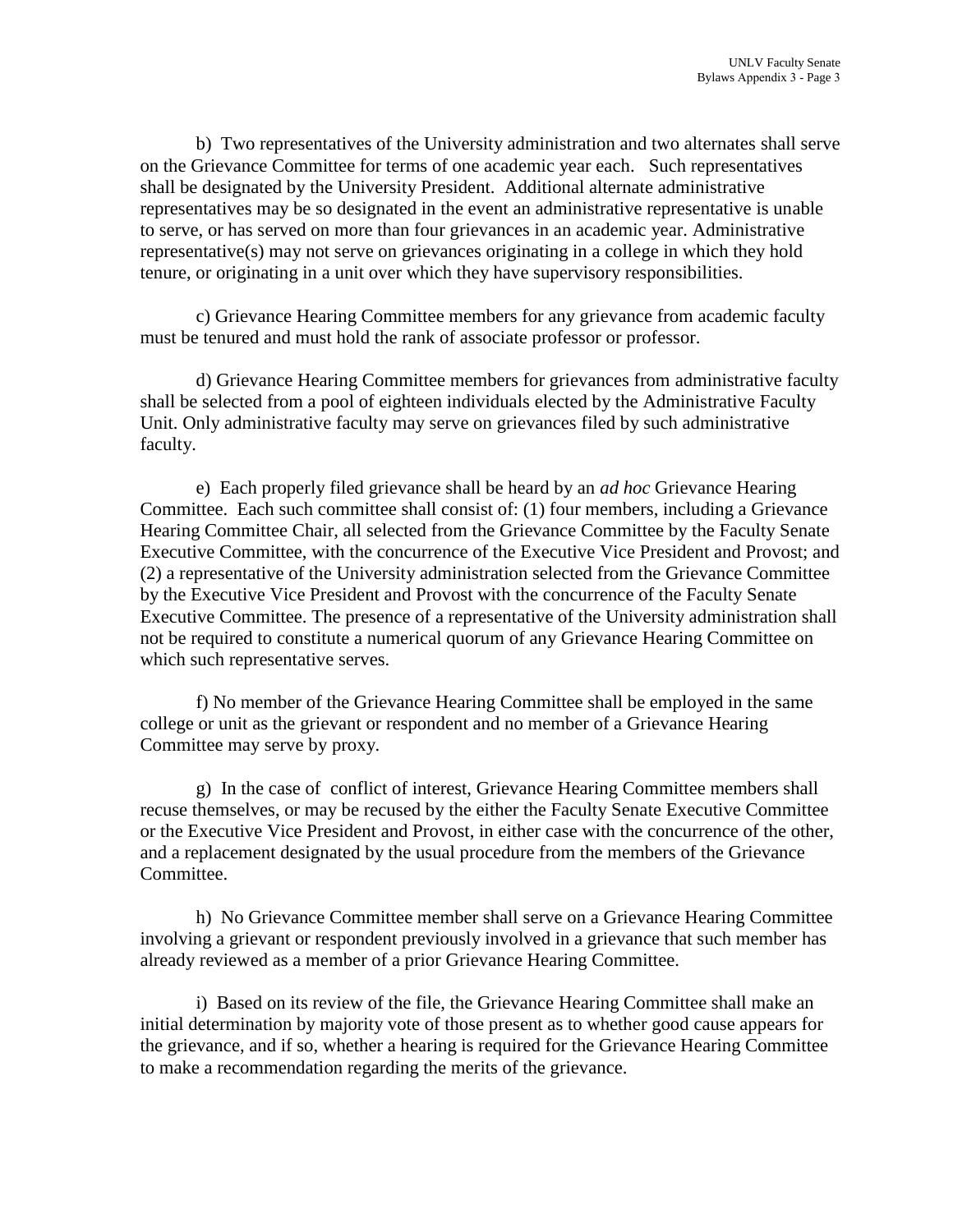j) Should a grievant designate an advocate, only such advocate shall present evidence at hearing on a grievance. Questions from members of the Grievance Hearing Committee directed to the grievant shall be answered by the grievant, and not the advocate.

k) In the event of a hearing, both sides shall be given an equivalent opportunity to present evidence and be heard. No electronic recording of the hearing shall be permitted and no stenographic or other official transcript of the proceedings shall be produced.

#### VI. Evidence

a) In addition to evidence submitted by the grievant or respondent, the grievance file shall contain, from official University sources, all documents relevant to the grieved decision or omission, specifically including all information available to any group who made recommendation(s) to the respondent and any relevant annual evaluations or other personnel documents, including applications for tenure, promotion or merit by the grievant or others and any other documentation bearing on criteria used to take the action or omission being grieved.

b) In its discretion, the Grievance Hearing Committee may or may not obtain live or written statements from such witnesses as may be suggested by the parties or from any other witnesses it determines may have relevant evidence to provide. A Grievance Hearing Committee may draw any factual inference it deems appropriate should the University fail to timely provide such materials pursuant to its reasonable request to do so.

VII. Interlocutory Actions and Reports by Grievance Hearing Committees

a) Interlocutory actions and decisions of a Grievance Hearing Committee shall be taken by majority vote of its members present at its scheduled meetings.

b) A Final Report shall be made regarding each grievance by the Grievance Hearing Committee reviewing it. Such Final Reports shall consist of an introduction stating the jurisdictional and material facts of the matter, a recitation of the procedures followed, findings of fact, a statement of conclusions reached regarding the ultimate questions(s) reviewed, and recommendation(s). The Final Report shall be signed by all members of the Grievance Hearing Committee, but may contain a minority report as to any or all of the required elements of the Final Report.

c). Grievance Hearing Committees shall review and process grievances in a timely fashion, consistent with a thorough investigation and consideration of each matter. Grievance Hearing Committees shall submit their Final Reports to the Faculty Senate Office, which shall distribute copies to all parties and forward the report to the President, with a copy to the Executive Vice President and Provost or other officer of the University responsible for the unit from which the grievance originated.

d) Final decisions involving denial of appointment with tenure; salary increases; equity; merit; tenure; promotion; or reappointment, must be acted upon by the President